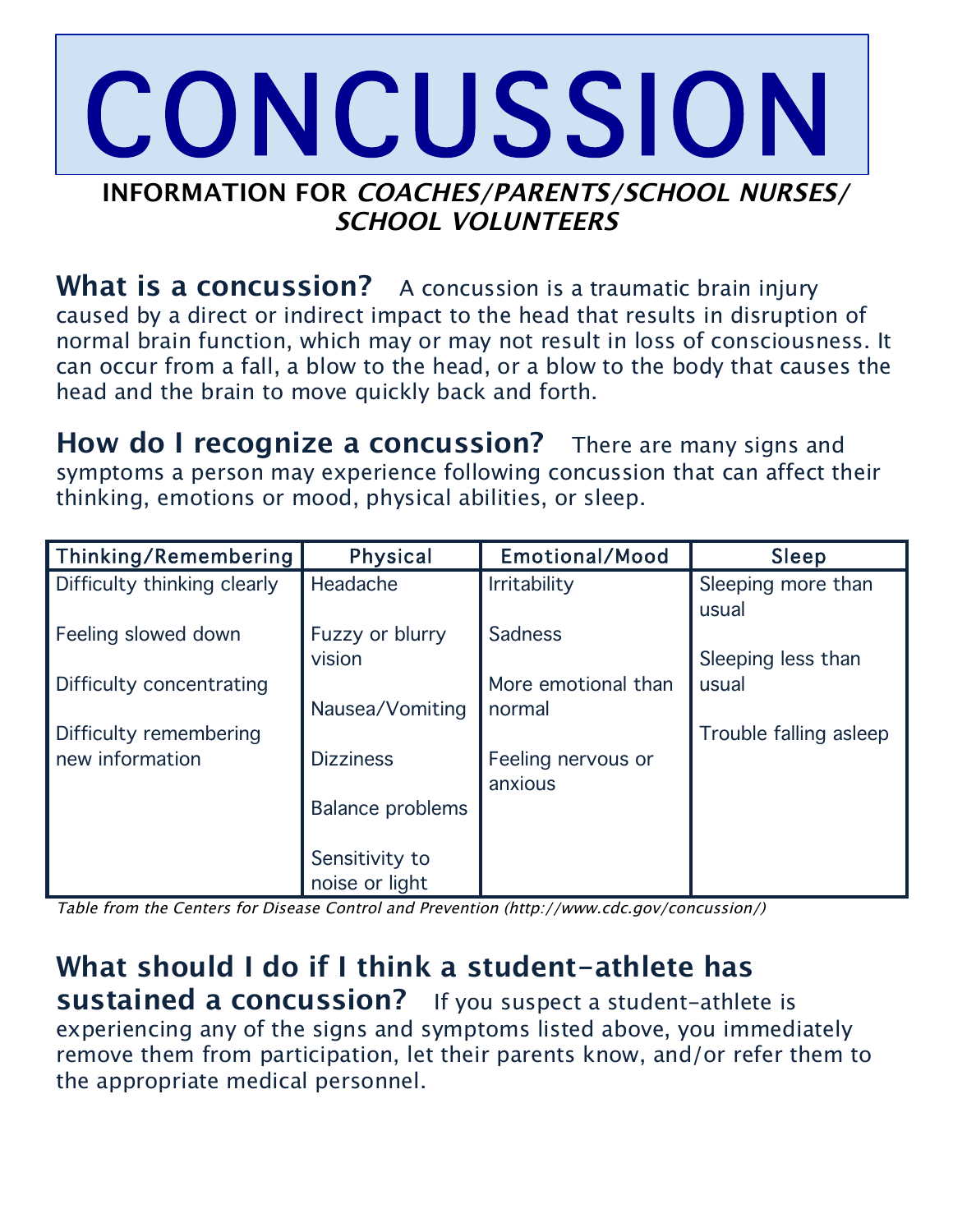**What are the warning signs that a more significant head injury may have occurred?** If they have a headache that gets worse over time, experience loss of coordination or abnormal body movements, have repeated nausea, vomiting, slurred speech, or you have witnessed what you believe to be a severe head impact, you should refer them to appropriate medical personnel immediately.

**What are some of the long-term or cumulative issues that may result from a concussion?** Individuals may have trouble in some of their classes at school or even with activities at home. Down the road, especially if their injury is not managed properly, or if they return to play too early, they may experience issues such as being depressed, not feeling well, or have trouble remembering things for a long time. Once an individual has a concussion, they are also more likely to sustain another concussion.

## **How do I know when it's ok for a student-athlete to return to participation after a suspected concussion?** Any

student-athlete experiencing signs and symptoms consistent with a concussion should be immediately removed from play or practice and referred to appropriate medical personnel. They should not be returned to play or practice on the same day. To return to play or practice, they will need written clearance from a medical professional trained in concussion management.

**No athlete should be returned to play or practice while experiencing any concussion-related signs or symptoms.**

Ask your licensed athletic trainer, principal, or athletic director about:

The Emergency Action Plan at your school

The concussion policy at your school

What you should do if you suspect a concussion

How to help athletes play their sport in the safest way

This information is provided to you by the UNC Matthew Gfeller Sport-Related TBI Research Center, North Carolina Medical Society, North Carolina Athletic Trainers' Association, Brain Injury Association of North Carolina, North Carolina Neuropsychological Society, and North Carolina High School Athletic Association.